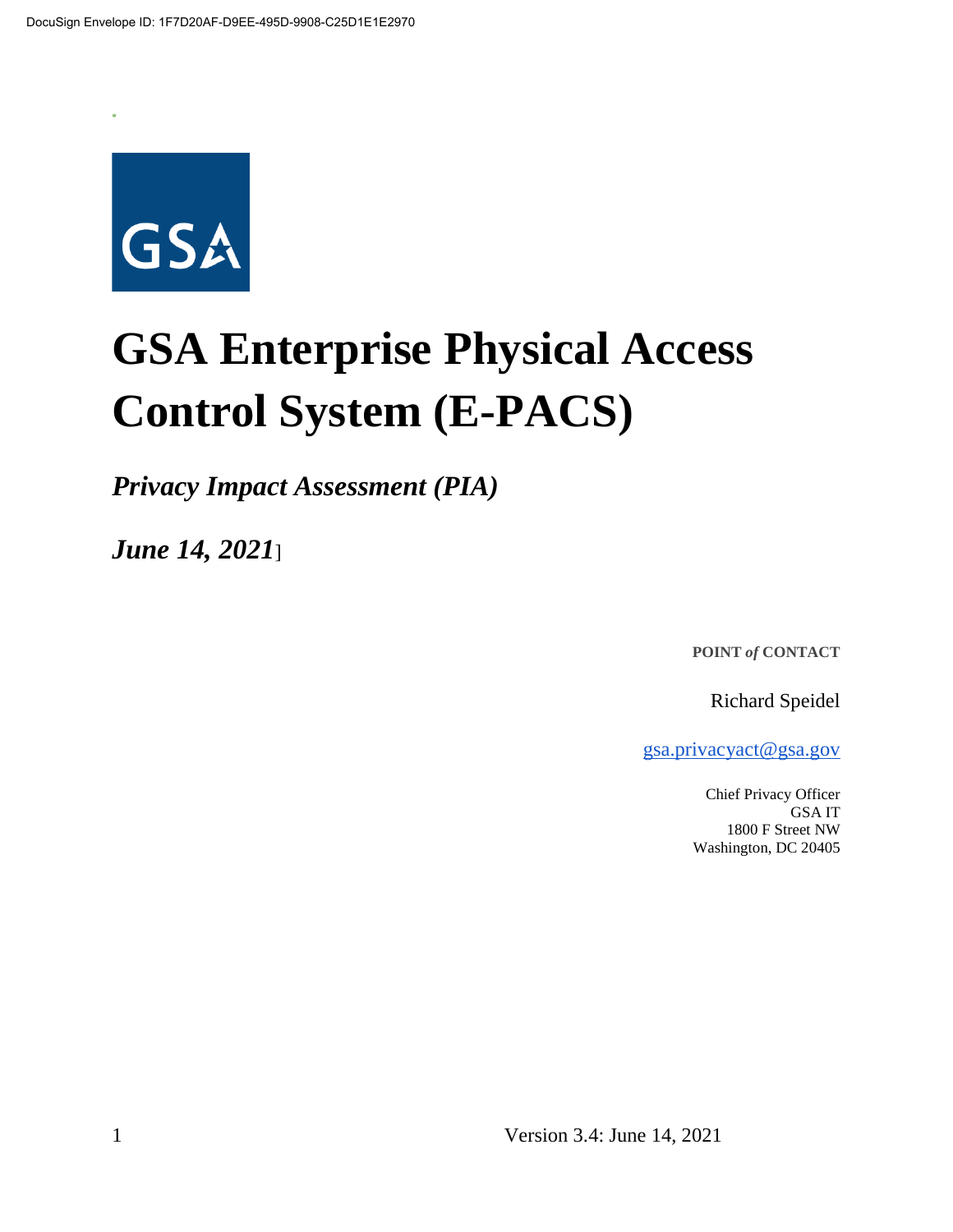# **Instructions for GSA employees and contractors:**

This template is designed to help GSA employees and contractors comply with the  $E$ -Government Act of 2002, Section 208. GSA conducts privacy impact assessments (PIAs) for electronic information systems and collections in accordance with CIO 1878.3 Developing and Maintaining Privacy Threshold Assessments, Privacy Impact Assessments, Privacy Act Notices, and System of Records Notices. The template is designed to align with GSA business processes and can cover all of the systems, applications, or projects logically necessary to conduct that business.

The document is designed to guide GSA Program Managers, System Owners, System Managers, and Developers as they assess potential privacy risks during the early stages of development and throughout the system, application, or project's life cycle.

The completed PIA shows how GSA builds privacy protections into technology from the start. Completed PIAs are available to the public at gsa.gov/pia.

Each section of the template begins with a statement of GSA's commitment to the Fair Information Practice Principles (FIPPs), a set of eight precepts that are codified in the Privacy Act of 1974.

**Please complete all sections in italicized brackets and then delete the bracketed guidance, leaving only your response.** Please note the instructions, signatory page, and document revision history table will be removed prior to posting the final PIA to GSA's website. **Please send any completed PIAs or questions to gsa.privacyact@gsa.gov.**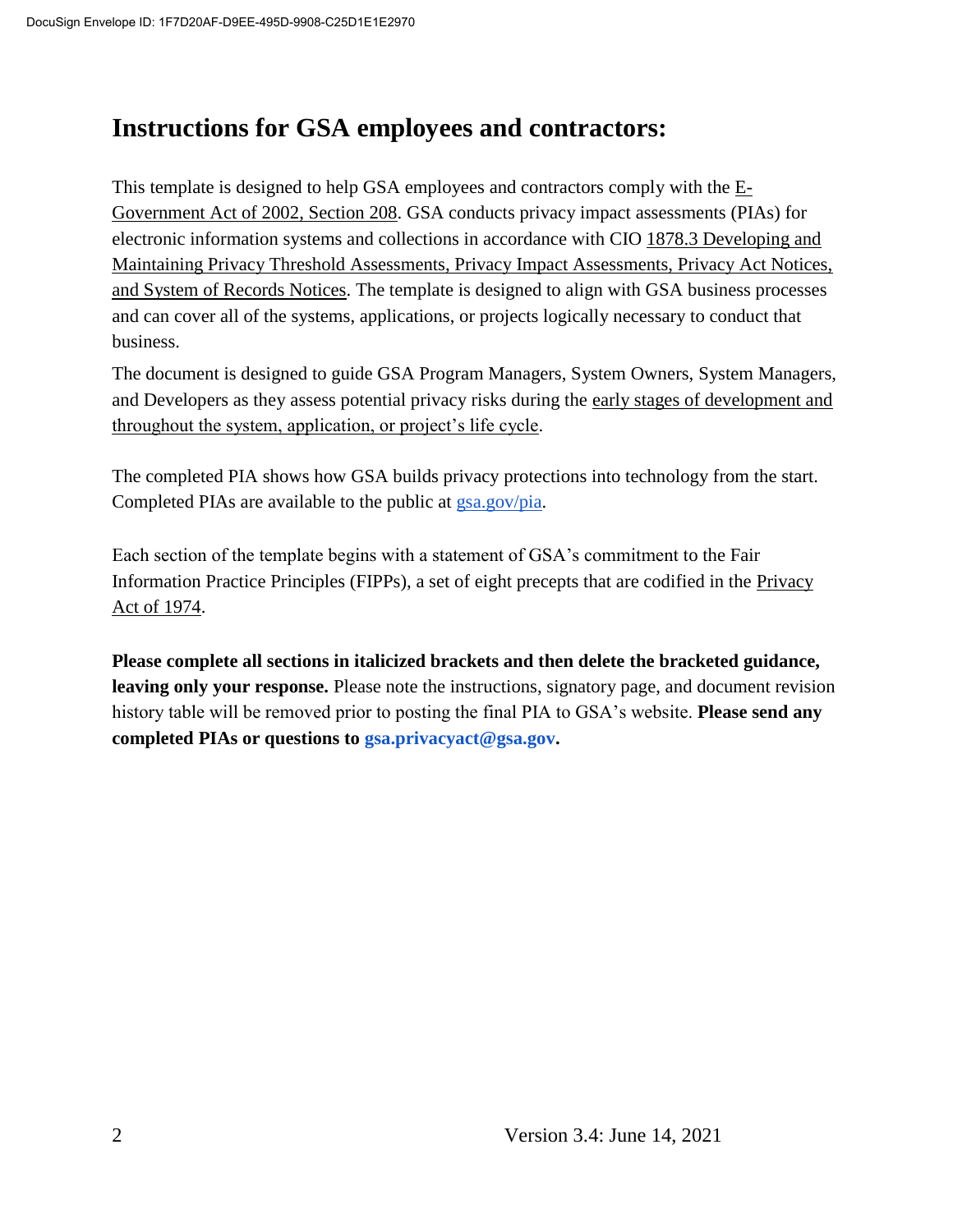# **Stakeholders**

Name of Information System Security Manager (ISSM):

• Matthew Regan, Matthew.Regan@gsa.gov

Name of Program Manager/System Owner:

● Scott Lawrence, Scott.Lawrence@gsa.gov

# **Signature Page**

Signed:

DocuSigned by:

**\_\_\_\_\_\_\_\_\_\_\_\_\_\_\_\_\_\_\_\_\_\_\_\_\_\_\_\_\_\_\_\_\_\_\_\_\_\_** Information System Security Manager (ISSM)

-DocuSigned by:

 $\frac{1}{2}$   $\frac{1}{2}$   $\frac{1}{2}$   $\frac{1}{2}$   $\frac{1}{2}$   $\frac{1}{2}$   $\frac{1}{2}$   $\frac{1}{2}$   $\frac{1}{2}$   $\frac{1}{2}$   $\frac{1}{2}$   $\frac{1}{2}$   $\frac{1}{2}$   $\frac{1}{2}$   $\frac{1}{2}$   $\frac{1}{2}$   $\frac{1}{2}$   $\frac{1}{2}$   $\frac{1}{2}$   $\frac{1}{2}$   $\frac{1}{2}$   $\frac{1}{2}$ 

Program Manager/System Owner

-DocuSigned by:  $\frac{1}{2}$ 

Chief Privacy Officer (CPO) - Under the direction of the Senior Agency Official for Privacy (SAOP), the CPO is responsible for evaluating the PIA and ensuring the program manager/system owner has provided complete privacy-related information.

# **Table of contents**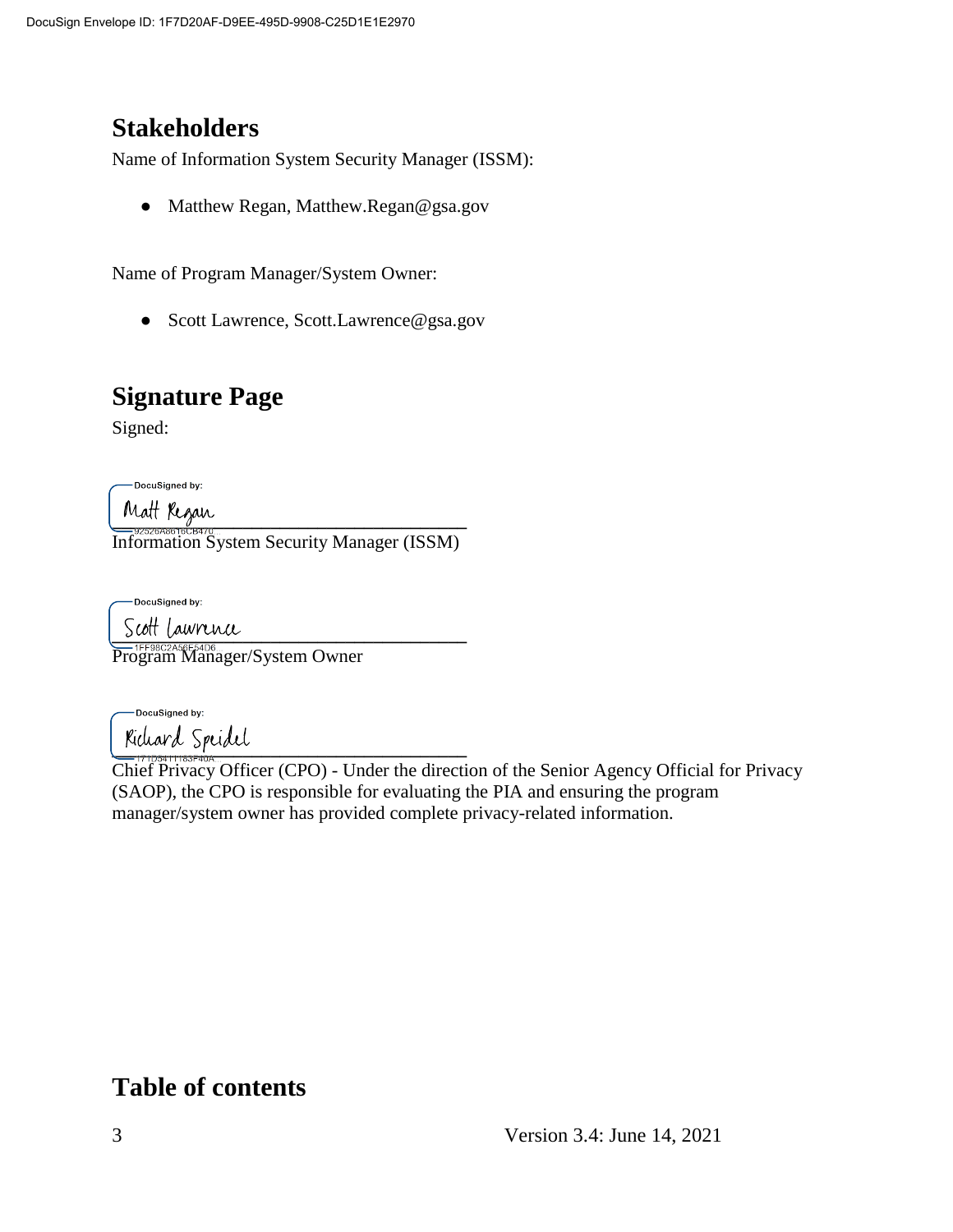#### **SECTION 1.0 PURPOSE OF COLLECTION**

1.1 What legal authority and/or agreements allow GSA to collect, maintain, use, or disseminate the information?

1.2 Is the information searchable by a personal identifier, for example a name or Social Security number? If so, what Privacy Act System of Records Notice(s) applies to the information being collected?

1.3 Has an information collection request (ICR) been submitted to or approved by the Office of Management and Budget (OMB)? If yes, provide the relevant names, OMB control numbers and expiration dates.

1.4 What is the records retention schedule for the information system(s)? Explain how long and for what reason the information is kept.

#### **SECTION 2.0 OPENNESS AND TRANSPARENCY**

2.1 Will individuals be given notice before the collection, maintenance, use or dissemination and/or sharing of personal information about them? If not, please explain.

#### **SECTION 3.0 DATA MINIMIZATION**

3.1 Why is the collection and use of the PII necessary to the project or system?

3.2 Will the system create or aggregate new data about the individual? If so, how will this data be maintained and used?

3.3 What controls exist to protect the consolidated data and prevent unauthorized access?

3.4 Will the system monitor members of the public, GSA employees, or contractors?

3.5 What kinds of report(s) can be produced on individuals?

3.6 Will the data included in any report(s) be de-identified? If so, how will GSA aggregate or de-identify the data?

#### **SECTION 4.0 LIMITS ON USES AND SHARING OF INFORMATION**

4.1 Is the information in the system, application, or project limited to only the information that is needed to carry out the purpose of the collection, maintenance, use, or dissemination?

4.2 Will GSA share any of the information with other individuals, Federal and/or state agencies, or private sector organizations? If so, how will GSA share the information?

4.3 Is the information collected directly from the individual or is it taken from another source? If so, what is the other source(s)?

4.4 Will the system, application, or project interact with other systems, either within GSA or outside of GSA? If so, what other system(s), application(s) or project(s)? If so, how? If so, is a formal agreement(s) in place?

#### **SECTION 5.0 DATA QUALITY AND INTEGRITY**

5.1 How will GSA verify the information collection, maintenance, use, or dissemination for accuracy and completeness?

#### **SECTION 6.0 SECURITY**

6.1 Who or what will have access to the data in the project? What is the authorization process for access to the project?

6.2 Has GSA completed a system security plan (SSP) for the information system(s) supporting the project?

6.3 How will the system be secured from a physical, technical, and managerial perspective?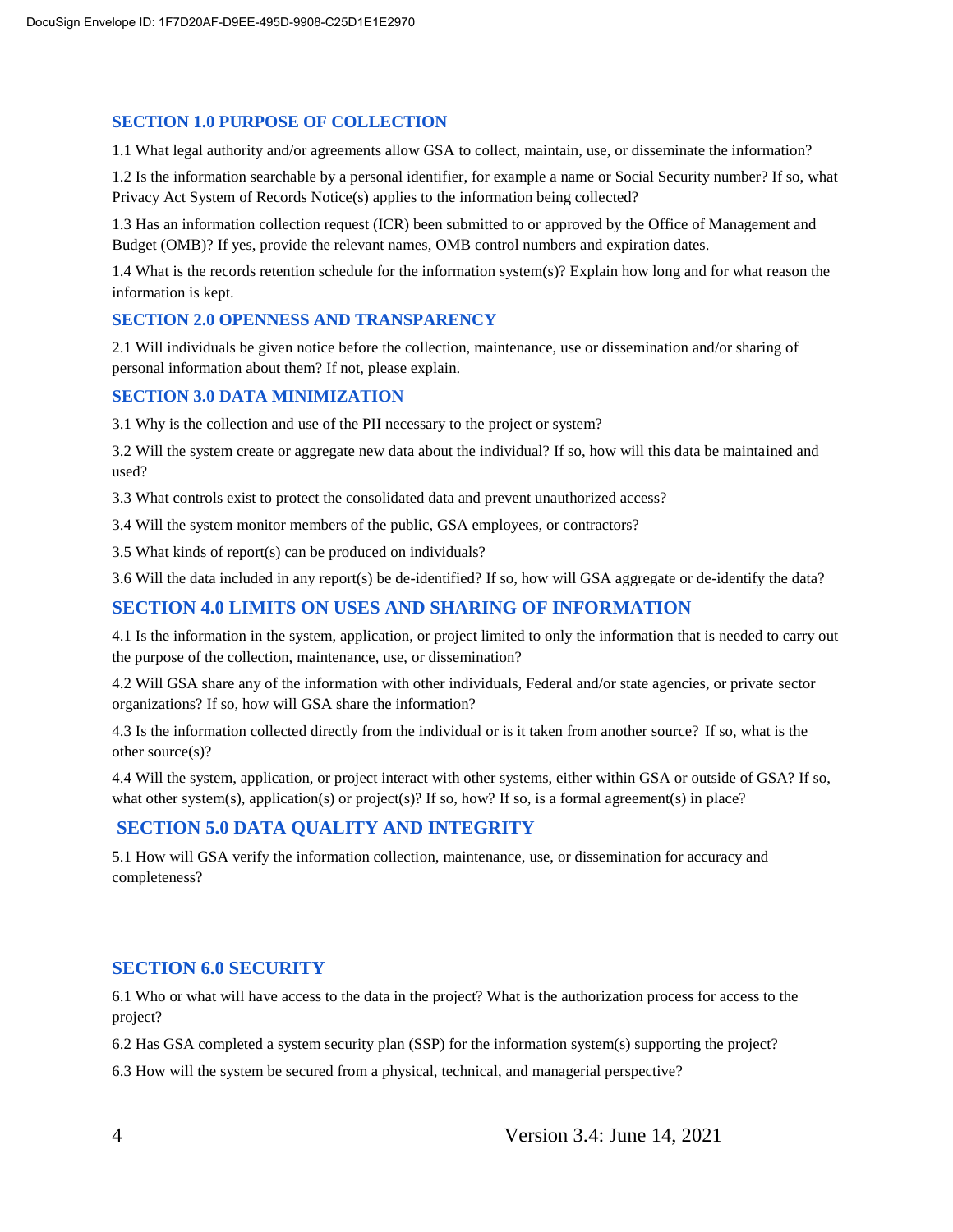6.4 Are there mechanisms in place to identify and respond to suspected or confirmed security incidents and breaches of PII? If so, what are they?

#### **SECTION 7.0 INDIVIDUAL PARTICIPATION**

7.1 What opportunities do individuals have to consent or decline to provide information? Can they opt-in or opt-out? If there are no opportunities to consent, decline, opt in, or opt out, please explain.

7.2 What procedures allow individuals to access their information?

7.3 Can individuals amend information about themselves in the system? If so, how?

#### **SECTION 8.0 AWARENESS AND TRAINING**

8.1 Describe what privacy training is provided to users, either generally or specifically relevant to the project.

#### **SECTION 9.0 ACCOUNTABILITY AND AUDITING**

9.1 How does the system owner ensure that the information is being used only according to the stated practices in this PIA?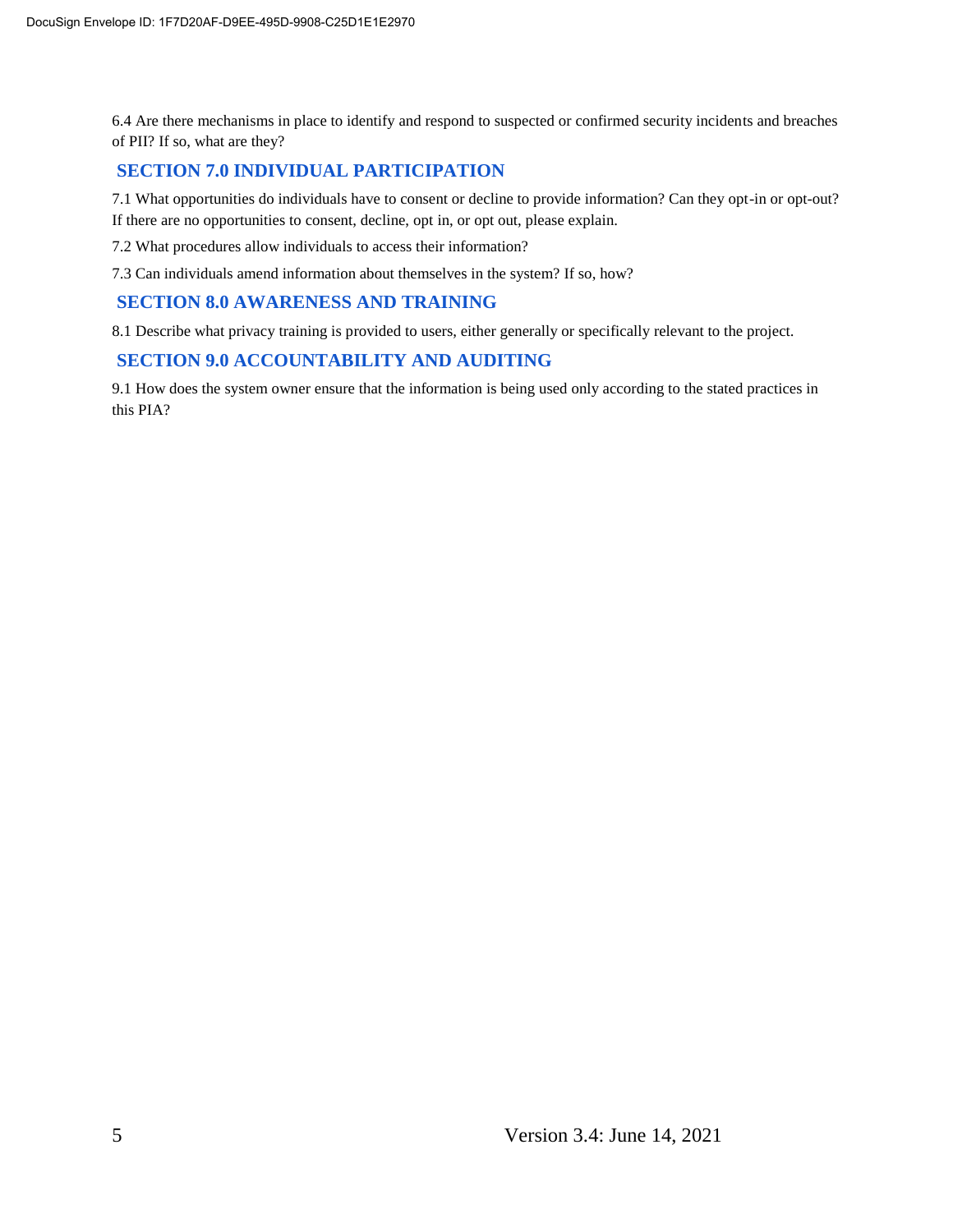#### **Document purpose**

This document contains important details about the Enterprise Physical Access Control System (E-PACS). To accomplish its mission GSA's Office of Mission Assurance must, in the course of E-PACS, collect personally identifiable information (PII) about the people who use such products and services. PII is any information<sup>[1]</sup> that can be used to distinguish or trace an individual's identity like a name, address, or place and date of birth.

GSA uses Privacy Impact Assessments (PIAs) to explain how it collects, maintains, disseminates, uses, secures, and destroys information in ways that protect privacy. This PIA comprises sections that reflect GSA's privacy policy and program goals. The sections also align to the Fair Information Practice Principles (FIPPs), a set of eight precepts codified in the Privacy Act of 1974.[2]

#### **A. System, Application, or Project Name:**

GSA Enterprise Physical Access Control System (E-PACS)

#### **B. System, application, or project includes information about:**

Authorized federal employees or federal contractors, building occupants, interns, and volunteers who are seeking physical access to secured GSA-controlled facilities.

#### **C. For the categories listed above, how many records are there for each?**

182,203 as of June 4, 2021.

#### **D. System, application, or project includes these data elements:**

- Full Name
- Work Email Address
- Work Phone Number
- Organizational Affiliation
- Facial Photograph
- Badge Expiration Date
- Card State (status)
- User Principal Name (UPN)
- Federal Agency Smart Card Number (FASC-N)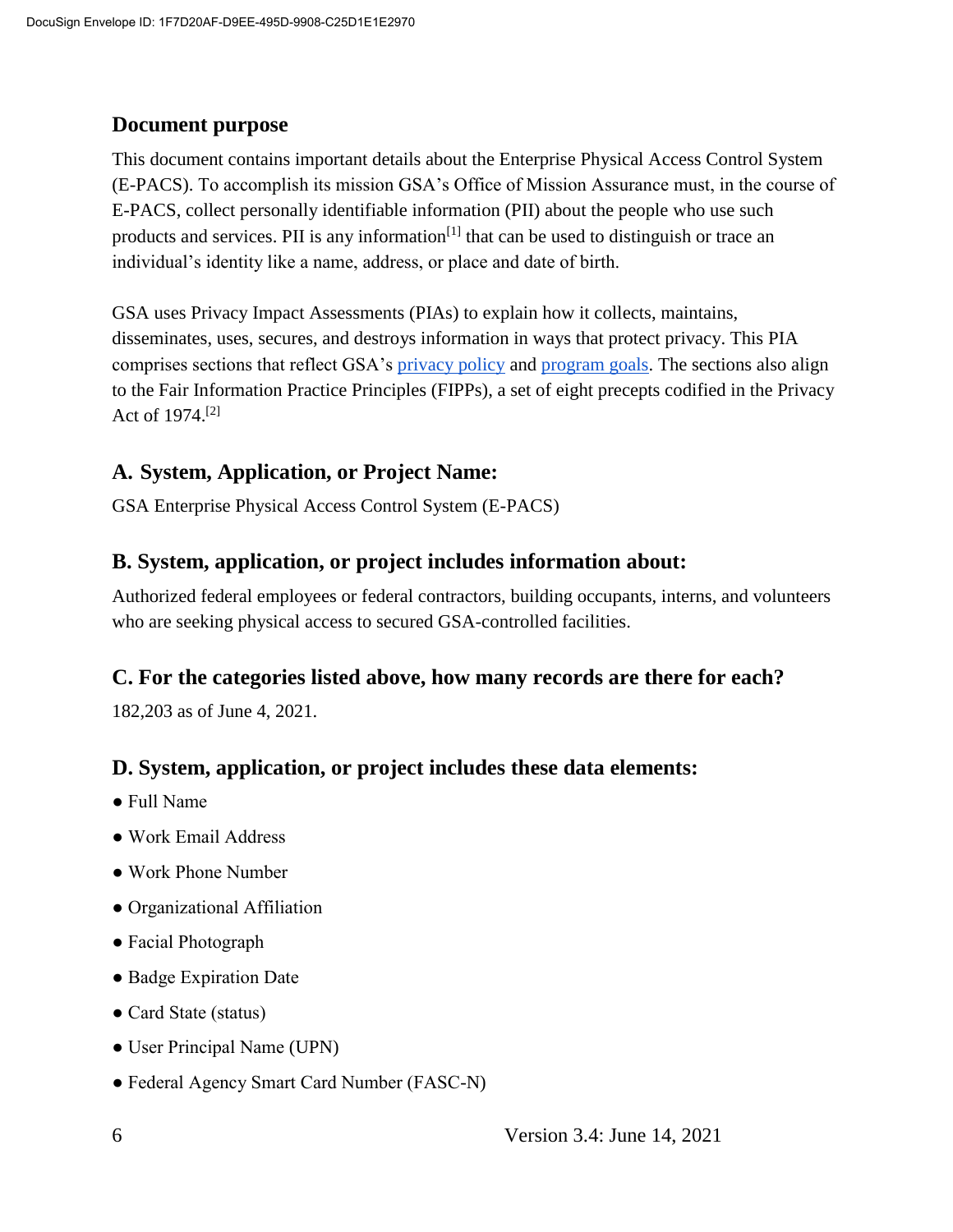- Cardholder Unique Identifier (CHUID)
- Public Key Infrastructure (PKI) Certificate X509
- Card Authentication Key (CAK)
- Globally Unique Identifier (GUID)
- Access Authorizations specifying the facilities and area that cardholder are permitted to enter

#### **Overview**

The GSA Office of Mission Assurance Physical Access Control Branch manages and administers the Public Building Services owned E-PACS. The application accepts, stores, and updates cardholder and FIPS-201 credential data from GSA and external sources. It stores cardholder identification data such as names, organizational affiliations and photographs; data extracted from the FIPS-201 credentials that are issued to the cardholders; and access authorizations specifying the facilities and areas that cardholders are permitted to enter, as well as the time periods during which such entry is authorized. Cardholder present their FIPS-201 credentials (PIV cards) to GSA E-PACS-managed card readers and, based on the data extracted from these credentials and the associated access authorizations, the GSA E-PACS grants or denies access using electronic locking hardware and access control devices mounted at entry points. All access decisions and transactions are recorded and stored in the application.

During the cardholder registration process, a GSA building manager or contracted support staff enrolls the PIV-Credential holder. Upon enrollment, an individual will unlock his or her PIV Credential by inputting his or her truncated PIN. From there, the registration requires a full name, email address, and contact phone number in addition to the public X.509 certificates and the embedded JPEG image of the cardholder, which is stored in the E-PACS database. Only public elements from the PIV Credential are stored in the application.

The enrollment into the E-PACS utilizes external key-pads so the GSA employee or contractor registering the individual cannot see the PIN when entered to unlock the PIV Credential. As the PIN is entered, the application truncates the entry so it's not visible to the registrar. The information is stored and maintained by GSA and is not shared externally. Four (4) GSA security personnel administer the GSA E-PACS on a continual basis to manage/monitor real-time security events at facility entrances and/or GSA security operations control centers.

The E-PACS system owner determines what access can be granted to data/information provided by the E-PACS system through information sharing. Currently there are 2 systems where data is shared. The E-PACS system sends the user FASC-N and timestamp to the GSA BookIt Hoteling

7 Version 3.4: June 14, 2021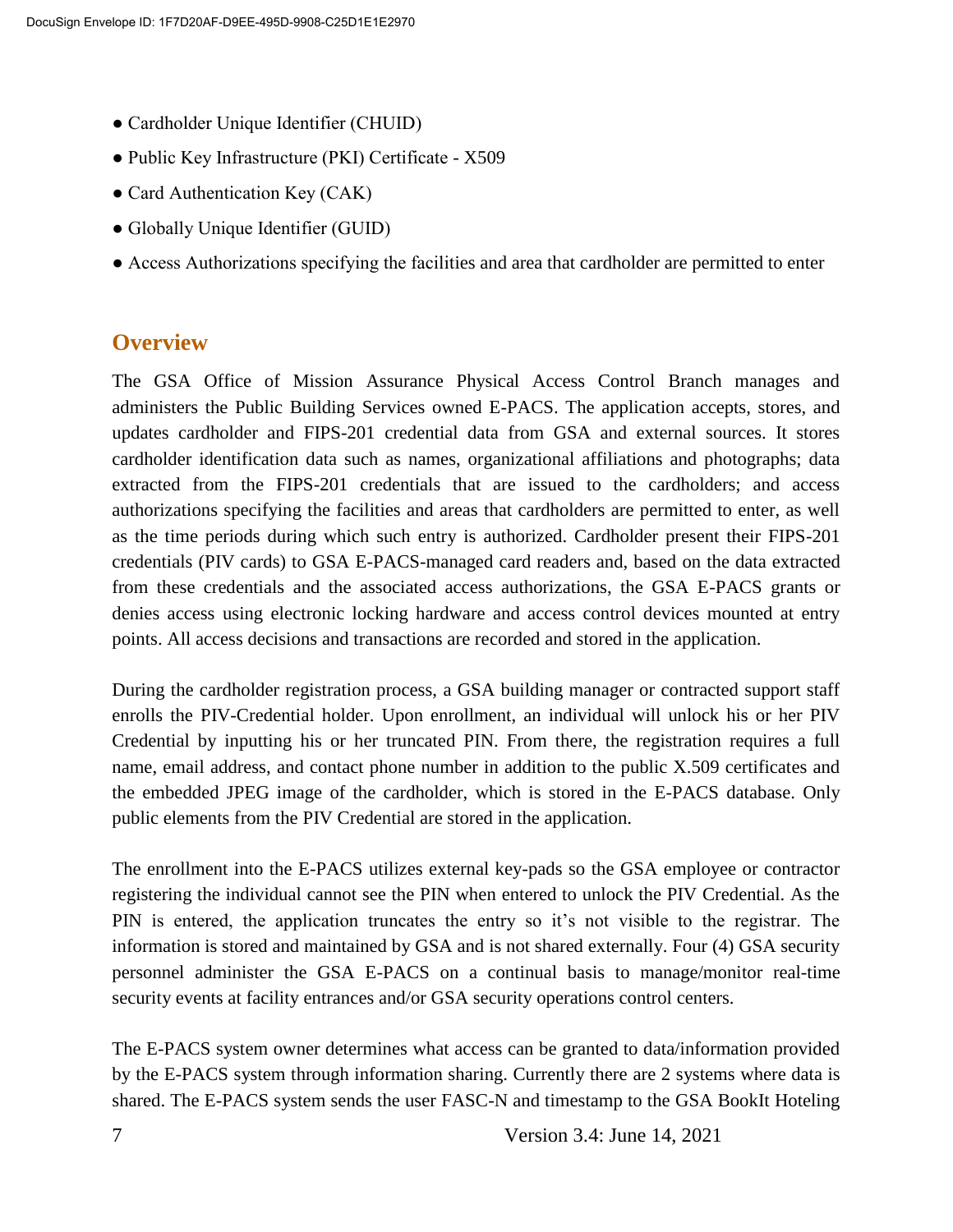Solution in some locations via a one-way transmission of historic badge swipe information for turnstile entrance readers. The E-PACS system shares the user FASC-N, timestamp, and door name to the BI application to share with D2D. The E-PACS system owner determines what access can be granted to data/information provided by the E-PACS system through information sharing. No additional guidance is provided in making these determinations.

Potential privacy risks include the inadvertent or unauthorized access to or disclosure of government employee or contractor data. To reduce risks, E-PACS collects and maintains the minimum amount of personal information that is necessary to verify and grant physical access to GSA-controlled facilities. In addition, once an individual is no longer employed with an agency, then the card is disabled through the agency's human resources system, the card will be deactivated and not permit access to GSA-controlled facilities. Access rights are continually updated when employees no longer require elevated access to particular facilities. Access to the E-PACS database is also limited to authorized system administrators with the level of access limited to the minimum amount necessary to perform that user's job responsibilities.

There is also a risk associated with the accuracy of data included in the E-PACS. Although most PII is provided directly by the individuals themselves, it is possible that data could be inaccurately entered or mistakenly associated with the wrong individual. To reduce the risk of data being inaccurately entered or incorrectly associated, electronic data collection tools are used to the greatest extent possible and authorized GSA Property Management team members are trained to enroll and gather the appropriate information, and are reminded of the importance of collecting accurate information.

The E-PACS utilizes a registration engine, access control systems, and intrusion detection systems. The HID pivCLASS registration engine enrolls the individuals into the E-PACS, which requires the individual's full name, email address, and contact phone number. Additionally, it imports the X.509 certificates and JPEG image from the PIV Credential. Once the information is imported into the E-PACS, the information is stored in the GSA E-PACS and is not shared externally. When the users gain access to a GSA-controlled facility with their PIV Credentials, the readers are used to verify the data from the PIV cards, ensuring the credential is valid by verifying the Card Authentication Key (CAK) each time the credential is used. If a credential is valid, the user is granted access to the facility, and if it is found to have a revoked certificate, the user's card is suspended in the E-PACS and the user is denied access into the GSA-controlled facilities.

#### **SECTION 1.0 PURPOSE OF COLLECTION**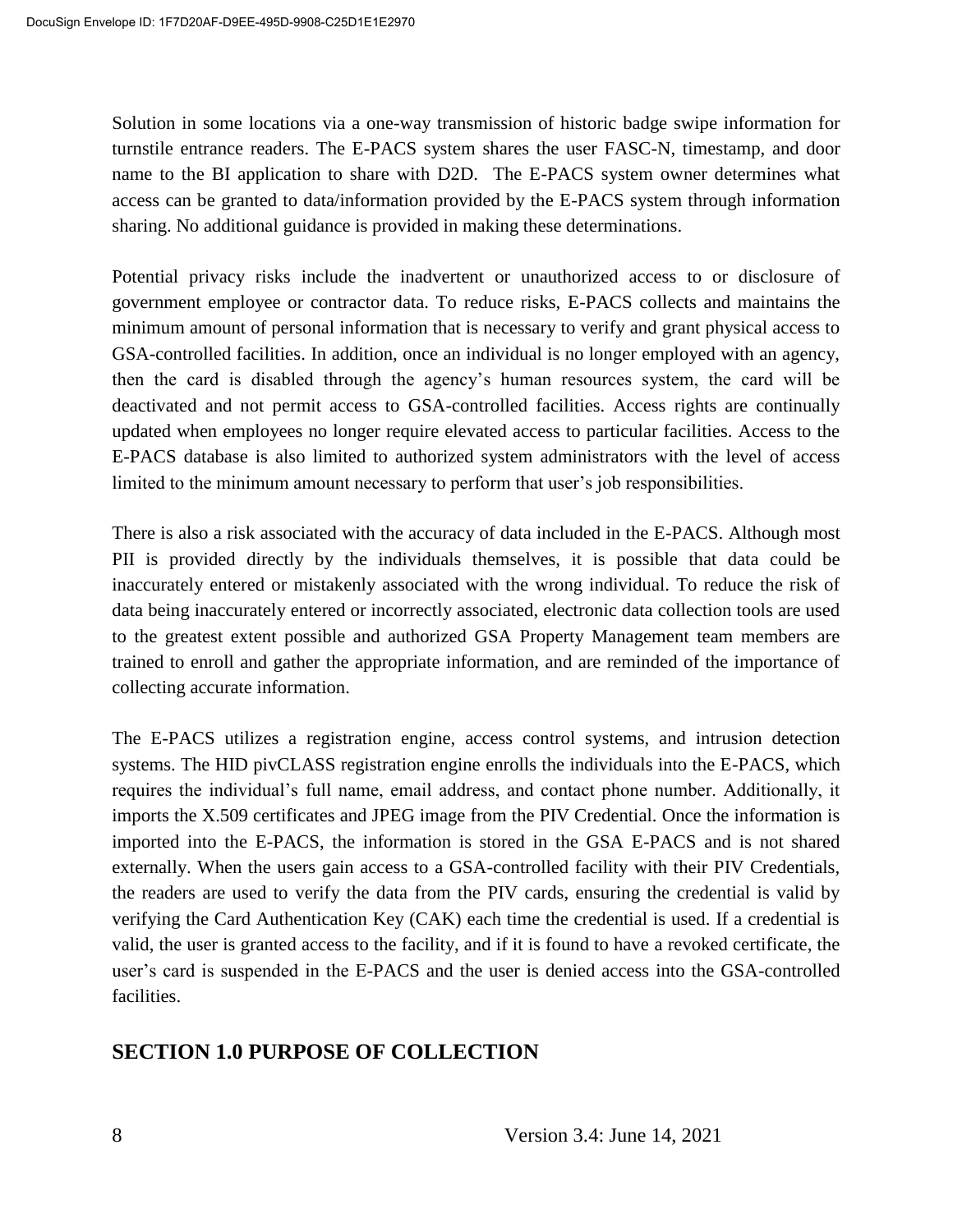#### **1.1 What legal authority and/or agreements allow GSA to collect, maintain, use, or disseminate the information?**

- 40 U.S.C. Section 582 "Management of buildings by Administrator of General Services"
- 40 U.S.C. Section 585 "Lease Agreements"
- 40 U.S.C. Section 3101 "Public buildings under control of Administrator of General Services"
- 40 U.S.C. Section 11315 "Agency Chief Information Officer"
- 5 U.S.C. Section 552a(b) Privacy Act of 1974, "Government Organization and Employees: Records maintained on individuals."
- Homeland Security Presidential Directive 12 (HSPD-12), "Policy for a Common Identification Standard for Federal Employees and Contractors."
- Federal Information Processing Standard 201-2 (FIPS 201-2): Personal Identity Verification (PIV) of Federal Employees and Contractors
- 5 U.S.C. Section 301 "Government Organization and Employees: Departmental Regulations"

## **1.2 Is the information searchable by a personal identifier, for example a name or Social Security Number? If so, what System of Records Notice(s) apply/applies to the information?**

The information is searchable in the E-PACS database by name, phone number, email address, or Federal Agency Smart Card Number (FASC-N). The following SORN applies: GSA-OMA-1 E-PACS SORN (79 FR 75810, January 20, 2015)

## **1.3 Has an Information Collection Request (ICR) been submitted to or approved by the Office of Management and Budget (OMB)? If yes, provide the relevant names, OMB control numbers, and expiration dates.**

This system is not an information collection request and therefore not covered by the Paperwork Reduction Act (PRA).

## **1.4 Has a records retention schedule been approved by the National Archives and Records Administration (NARA)? Explain how long and for what reason the information is retained.**

GSA retains records of PII collected in accordance with General Records Schedule (GRS) 5.6 and 4.2 as approved by the National Archives and Records Administration (NARA) for Security Records. Specific details are provided below:

GRS 05.6/020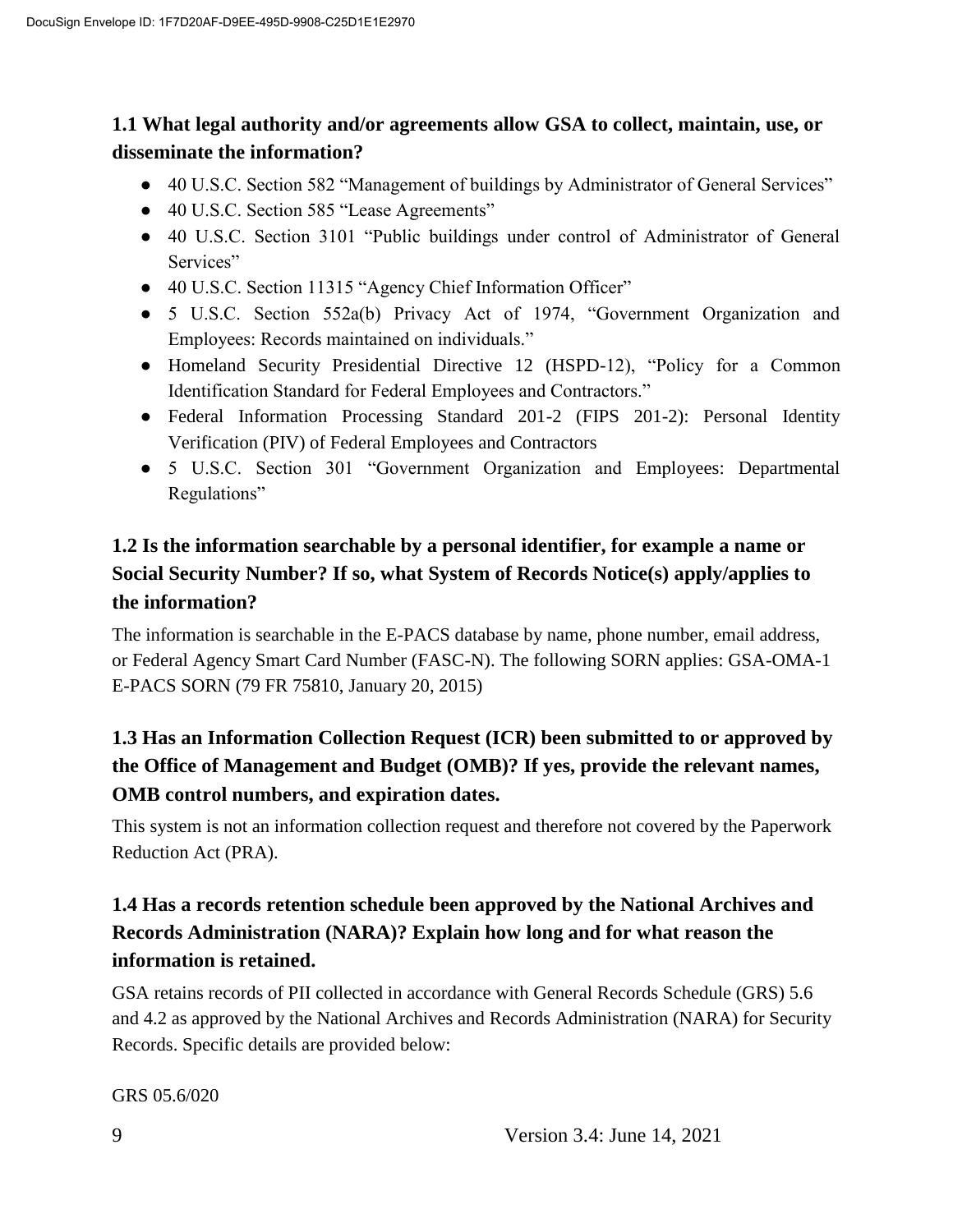#### (DAA-GRS-2017-0006-0002)

Record Title:

Key and Card Access Accountability Records - Areas Requiring Highest Level Security Awareness

Description:

"Records accounting for keys and electronic access cards. Areas requiring highest level security awareness. Includes areas designated by the Interagency Security Committee as Facility Security Level V."

Retention:

Temporary. Destroy 3 years after return of key, but longer retention is authorized if required for business use.

GRS 05.6/130

(DAA-GRS-2017-0006-0018)

Record Title:

Local Facility Identification and Card Access Records

Description:

"Temporary employee, contractor, and occasional visitor facility and network identification access card and identity management system records. Identification verification credentials issued by facility or building managers to provide local verification credentials and cards issued by facility or building managers to provide local identification and access. Includes:

• temporary identification cards issued to temporary employees, contractors, and occasional visitors who do not meet the FIPS 201 Standard requirements for PIV issuance

• supplemental cards issued to access elevators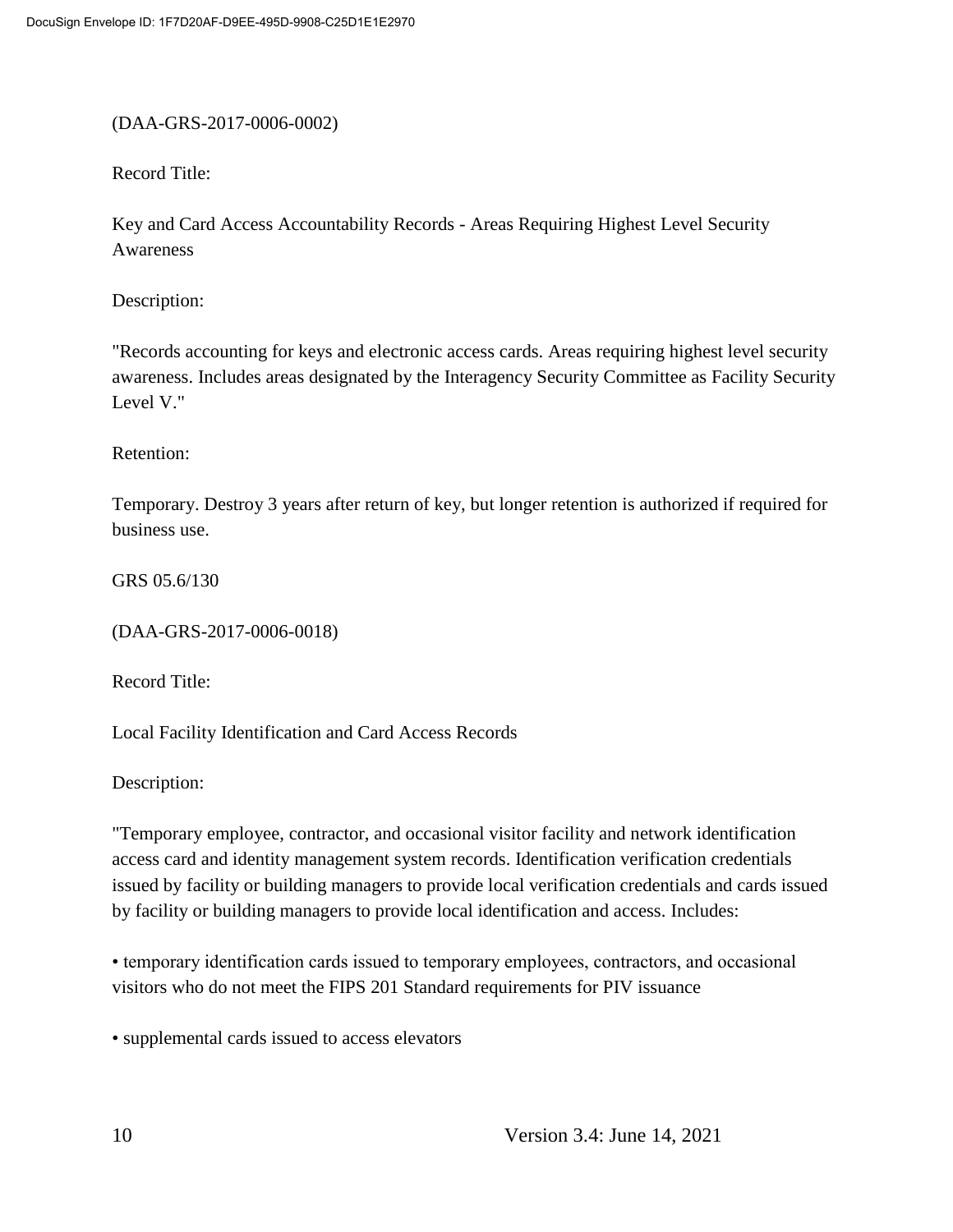• personnel identification records stored in an identity management system for temporary card issuance

• parking permits"

Retention:

Temporary. Destroy upon immediate collection once the temporary credential or card is returned for potential reissuance due to nearing expiration or not to exceed 6 months from time of issuance or when individual no longer requires access, whichever is sooner, but longer retention is authorized if required for business use.

GRS 04.2/140

(DAA-GRS-2013-0007-0013)

Record Title:

Personally identifiable information extract logs

Description:

"Logs that track the use of PII extracts by authorized users, containing some or all of: date and time of extract, name and component of information system from which data is extracted, user extracting data, data elements involved, business purpose for which the data will be used, length of time extracted information will be used. Also includes (if appropriate): justification and supervisory authorization for retaining extract longer than 90 days, and anticipated disposition date."

Retention:

Temporary. Destroy when business use ceases.

GRS 04.2/130

(DAA-GRS-2013-0007-0012)

Record Title: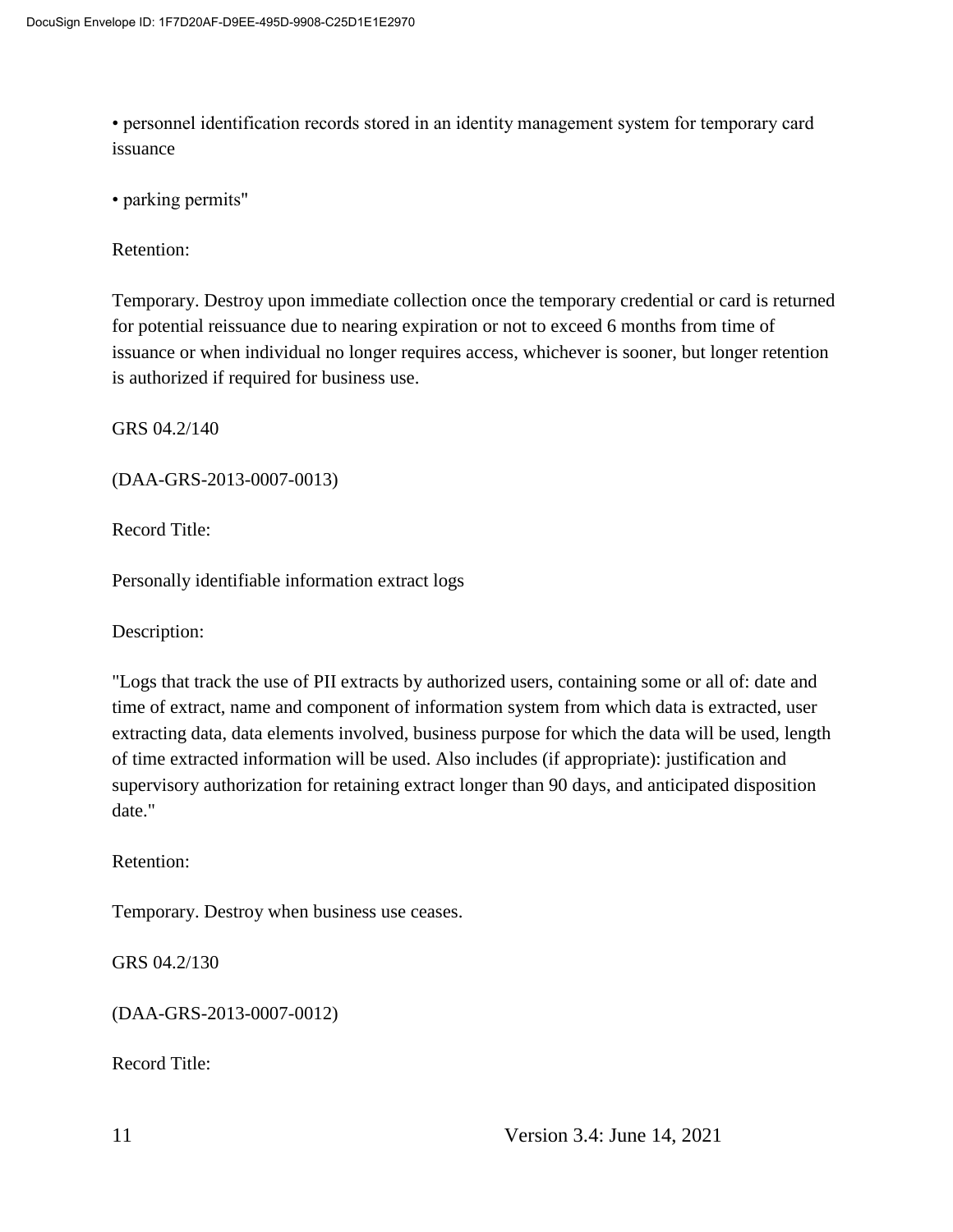Personally identifiable information extracts.

#### Description

System-generated or hardcopy print-outs generated for business purposes that contain Personally Identifiable Information.

Legal citation: OMB M-07-16 (May 22, 2007), Attachment 1, Section C, bullet "Log and Verify.""

Retention:

Temporary. Destroy when 90 days old or no longer needed pursuant to supervisory authorization, whichever is appropriate.

#### **SECTION 2.0 OPENNESS AND TRANSPARENCY**

#### **2.1 Will individuals be given notice before the collection, maintenance, use or dissemination of personal information about themselves? If not, please explain.**

Individuals are notified through the posted Privacy Act Notice at the bottom of the Access Request Form when they submit the form to the facility/building management team for access to federally-controlled space. It's also available in the GSA-OMA-1 EPACS SORN (79 FR 75810).

In compliance with the Privacy Act of 1974, 5 U.S.C. § 552a et. Seq., the following information is provided: Solicitation of the information is authorized by the Federal Property and Administrative Services Act of 1949, 40 U.S.C. § 47 et. Seq., as amended, and 5 U.S.C. § 2101a et. seq.; E.O. 9397 (1943). Disclosure of information is voluntary. This form will be used as a means to prepare and issue a credential or pass. Information will be transferred to appropriate Federal, State, local or foreign agencies when relevant to civil, criminal, or regulatory investigations or prosecutions; or pursuant to a request by GSA or any other agency in connection with hiring or retention of an employee, the issuance of a security clearance, the investigation of an employee, the letting of a contract, or the issuance of a license, grant, or other benefit. If some or any part of the requested information is not provided by the individual, the effect will be that the employee will not be issued a credential and will not be allowed to enter a GSA-controlled building after normal working hours or when the building is under security.

## **SECTION 3.0 DATA MINIMIZATION**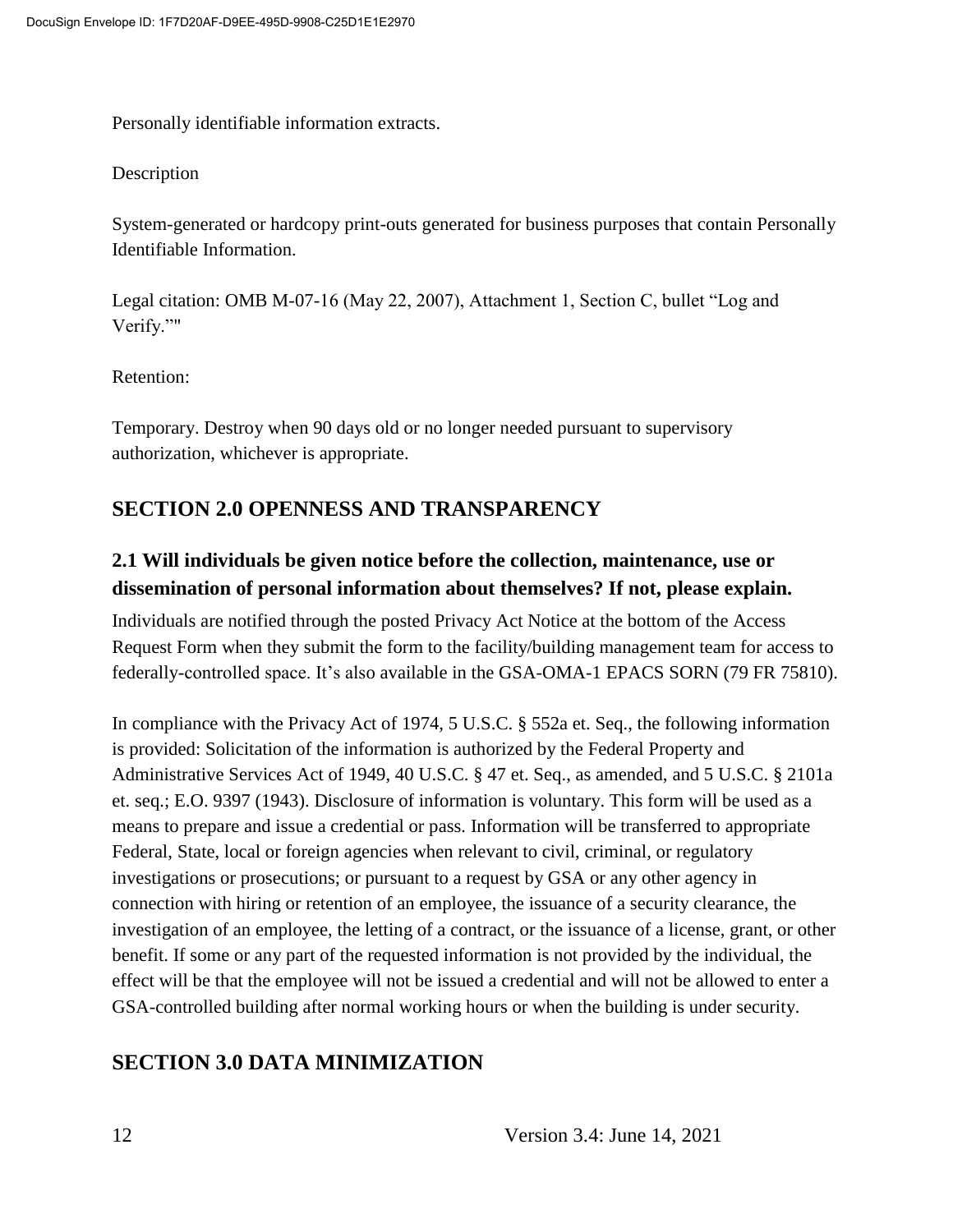#### **3.1 Why is the collection and use of the PII necessary to the system, application, or project?**

The E-PACS uses PII (x509 certificates) in order to authenticate the identity of federal employees, contractors, or individuals who require or attempt electronic access into a GSAcontrolled facility. When the user gains access to a GSA-controlled facility with a PIV Credential, the readers are used to verify the data from the PIV Credential by ensuring the credential is valid by verifying the Card Authentication Key (CAK) each time the credential is scanned for access. E-PACS collects and stores the "Revoked Certificate List," which is used to verify that an individual PIV is valid.

The individual's name, work email address, and work phone number are also used by the system administrators to verify the identity of an individual when assigning physical access and in the event of an access related error or issue, to contact the individual. The JPEG image may be used to identify a user as well as serve as a verification tool for guards to ensure the user gaining access is the true cardholder. The information is also used to validate the users' credentials and verify the revocation status.

## **3.2 Will the system, application, or project create or aggregate new data about the individual? If so, how will this data be maintained and used?**

The application produces reports that document what activity took place, when, where, and by whom. The reports are created based on parameters that the system administrators enter. Aside from date and time-stamped user activity, the system can generate reports of access groups and members, which is gathered from the existing database of users and access rights.

#### **3.3 What protections exist to protect the consolidated data and prevent unauthorized access?**

A limited number of administrators have access to the information. Limited administrators have the permissions to generate the reports. Reports are only generated and provided under the following approved reasons.

- Legal proceedings, where pertinent, to which GSA is a party before a court or administrative body.
- To a Federal, State, local, or foreign agency responsible for investigating, prosecuting, enforcing, or carrying out a statute, rule, regulation, or order when GSA becomes aware of a violation or potential violation of civil or criminal law or regulation.
- To duly authorized officials engaged in investigating or settling a grievance, complaint, or appeal filed by an individual who is the subject of the record.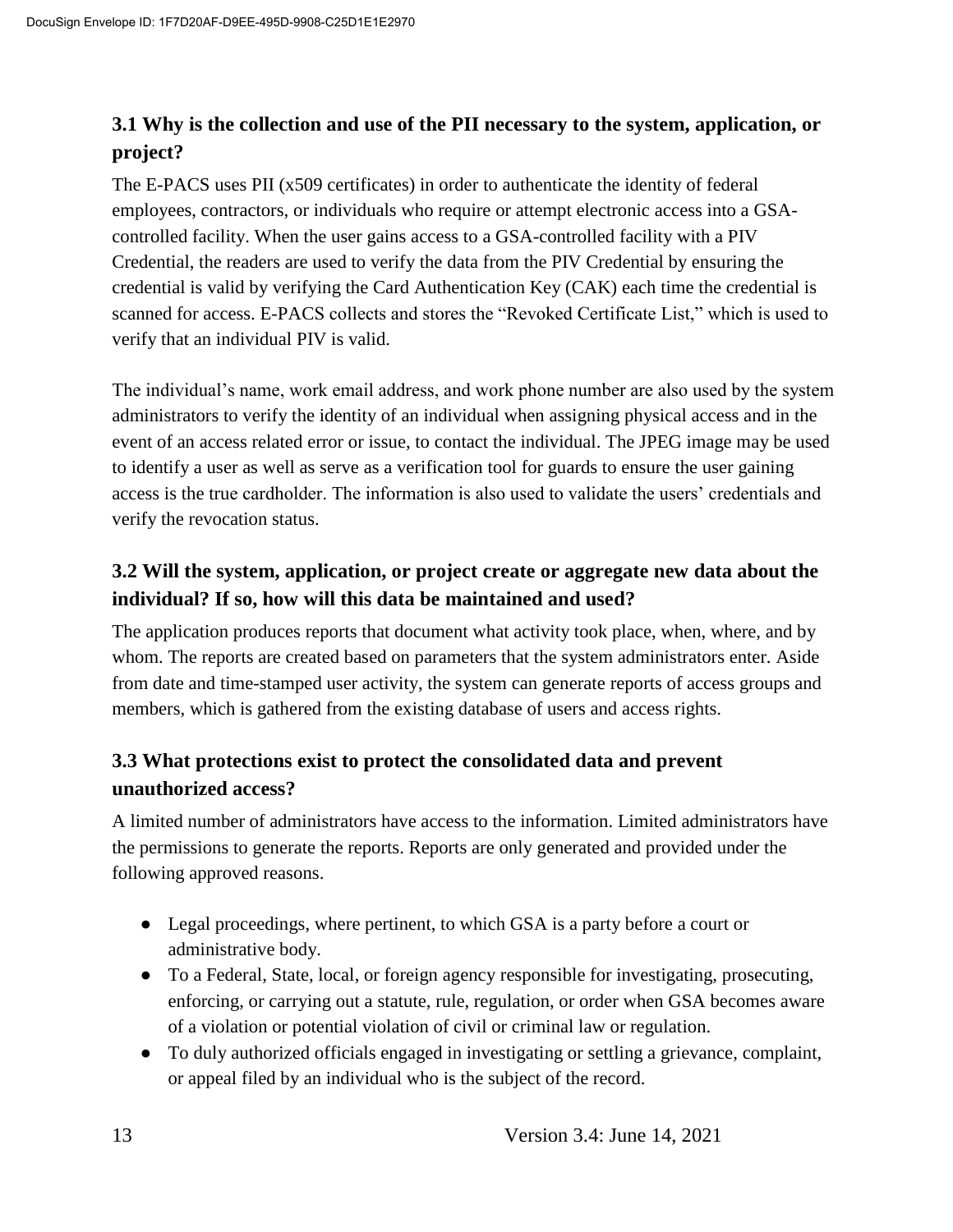- To the Office of Personnel Management (OPM), the Office of Management and Budget (OMB), the Government Accountability Office (GAO), or other Federal agency when the information is required for program evaluation purposes.
- To a Member of Congress or his or her staff on behalf of and at the request of the individual who is the subject of the record.
- To an expert, consultant, or contractor of GSA in the performance of a Federal duty to which the information is relevant.
- To the National Archives and Records Administration (NARA) for records management purposes.
- To appropriate agencies, entities, and persons when (1) The Agency suspects or has confirmed that the security or confidentiality of information in the system of records has been compromised; (2) the Agency has determined that as a result of the suspected or confirmed compromise there is a risk of harm to economic or property interests, identity theft or fraud, or harm to the security or integrity of this system or other systems or programs (whether maintained by GSA or another agency or entity) that rely upon the compromised information; and (3) the disclosure made to such agencies, entities, and persons is reasonably necessary to assist in connection with GSA's efforts to respond to the suspected or confirmed compromise and prevent, minimize, or remedy such harm.
- To the workspace and room scheduling system. When an individual swipes their card the FASC-N information is transmitted to automatically check them into previously reserved workspace. This is done as a convenience so the individual won't lose a seat assignment or conference room.

Measures are made to ensure administrative user accounts are disabled as soon as the user no longer requires the access. Information requests are verified and Legal Counsel is involved for questionable requests.

#### **3.4 Will the system monitor the public, GSA employees, or contractors?**

The EPACS may be used to identify the last known devices used by an authorized individual who is enrolled in the system for physical access; however, access logs are not actively monitored. They are only created upon an approved request or in the assistance effort to troubleshoot access issues into a facility. As most facilities are not controlled with a read-in/readout function, tracking an individual in real time is not possible.

#### **3.5 What kinds of report(s) can be produced on individuals?**

The E-PACS has the capability of producing transactional reports documenting activities on the E-PACS (date/time-stamped reports with reader usage by individuals; audit reports of who has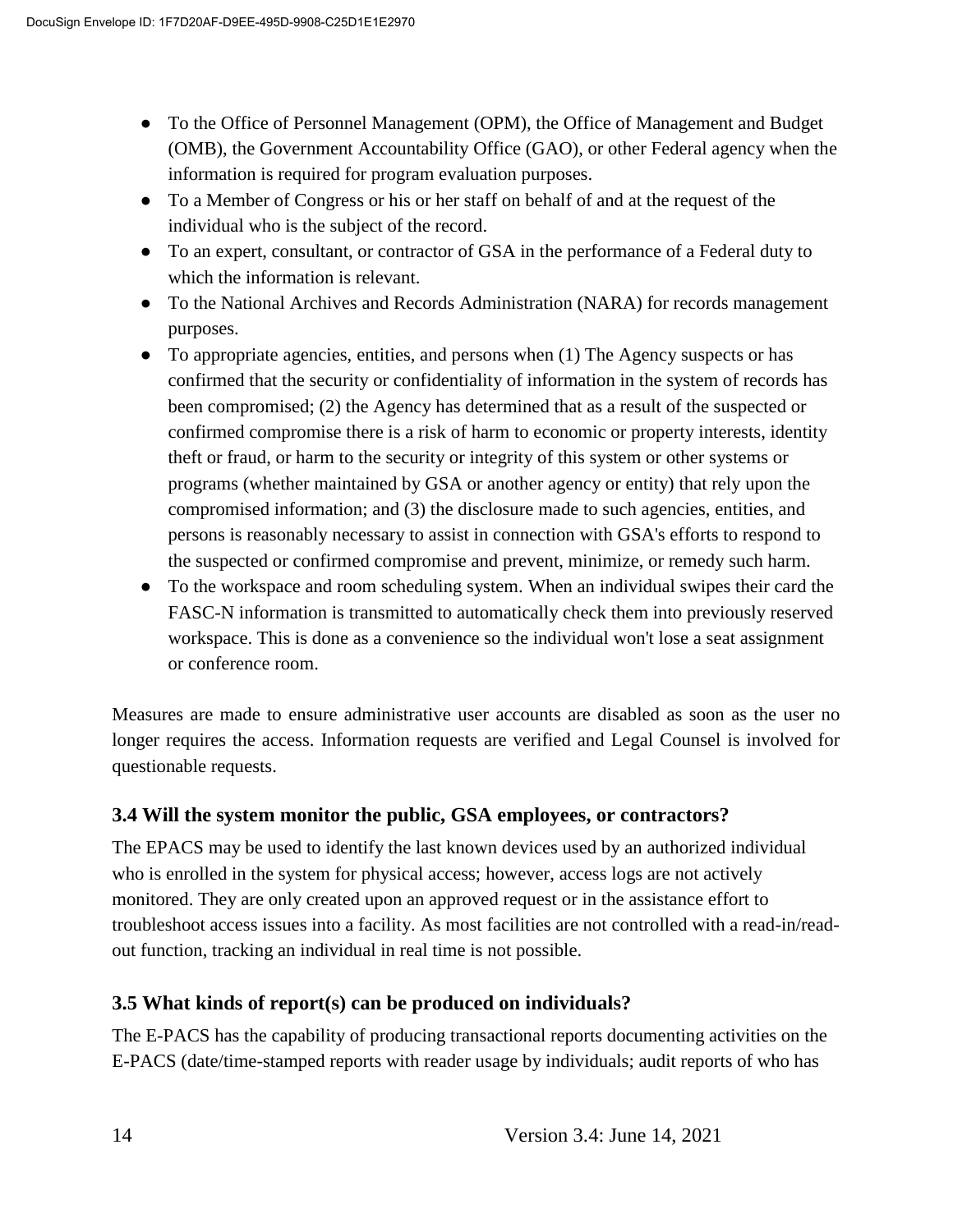access to particular groups). Those reports are only accessible by a few administrators and are only disseminated if authorized.

#### **3.6 Will the data included in any report(s) be de-identified? If so, what process(es) will be used to aggregate or de-identify the data?**

For data collection reports, reports are de-identified by removing the names associated with the date/time-stamped entries. Recipients of the reports only see the device and date/time-stamp of the transaction type. The Office of Administrative Services typically requests this type of report.

Reports containing date/time-stamped user activity are only created for approved investigationtype requests. These reports are provided directly to the investigative authority performing the approved investigation.

Access group reports provide a list of users who have access to a particular restricted elevated access group. These reports are sent to the group's "owner," or office's program manager. The purpose of this audit report is to ensure only specific users have the appropriate access to particular space.

## **SECTION 4.0 LIMITS ON USING AND SHARING INFORMATION**

## **4.1 Is the information in the system, application, or project limited to only the information that is needed to carry out the purpose of the collection?**

All information collected for the E-PACS is limited to necessary information to operate E-PACS. All data collected is pertinent to ensure appropriate access is added to the proper individuals. The information is used to verify the identity of an individual and in the event of an access related error or issue, to contact the individual. A collection of non-PII will not suffice as there is a need to uniquely identify each individual who has physical access to federally-controlled space. If a person refuses to provide the requested information, it could delay the user gaining physical access to a controlled-facility.

The information collected is only accessible to a limited number of authorized system administrators with the level of access limited to the minimum amount necessary to perform that user's job responsibilities.

## **4.2 Will GSA share any of the information with other individuals, federal and/or state agencies, or private-sector organizations? If so, how will GSA share the information?**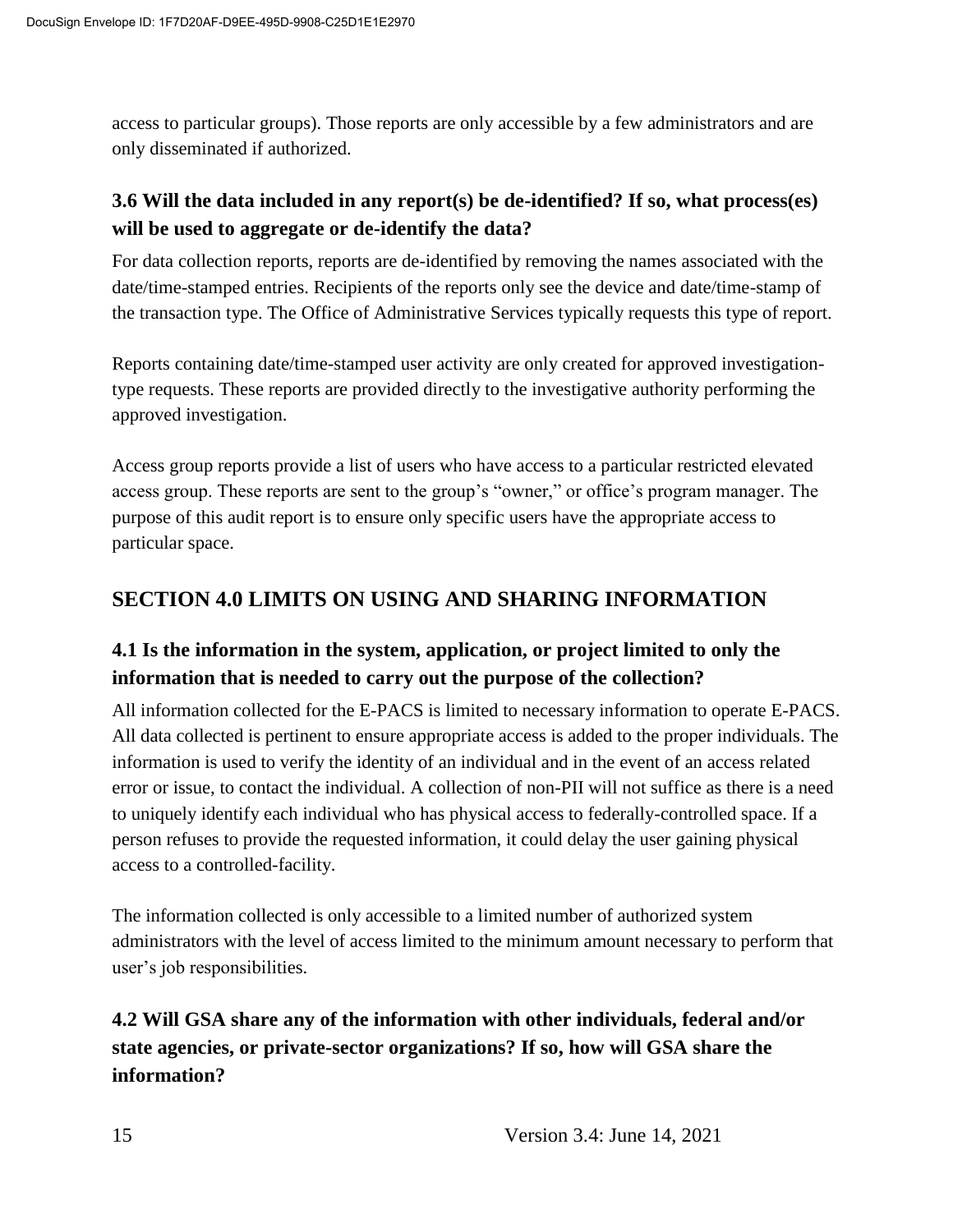The information collected at the time of enrollment is not shared externally with the exception of investigative purposes with law enforcement agencies. It is not shared for time or record-keeping for managerial purposes. Information may also be shared for auditing purposes, which may include providing an agency with an access list of who has access to a particular access group. The application produces reports that document what activity took place, when, where, and by whom. The reports are created based on parameters that the system administrators enter. Aside from date and time-stamped user activity, the system can generate reports of access groups and members, which is gathered from the existing database of users and access rights.

#### **4.3 Is the information collected directly from the individual or is it taken from another source? If so, what is the other source(s)?**

The system collects a full name, the public x509 certificates, and the JPEG directly from the PIV Credential upon enrollment into the system. Only public elements from the PIV are stored in the system. The additional information collected from the individual upon enrollment includes the middle name, if not directly imported from the credential, an email address, and a phone number. This information is necessary in order to provide the individuals with the appropriate electronic physical access to a facility.

#### **4.4 Will the system, application, or project interact with other systems, applications, or projects, either within or outside of GSA? If so, who and how? Is a formal agreement(s) in place?**

The E-PACS system owner determines what access can be granted to data/information provided by the E-PACS system through information sharing. Currently there are 2 systems where data is shared. The E-PACS system sends the user FASC-N and timestamp to the GSA BookIt Hoteling Solution in some locations via a one-way transmission of historic badge swipe information for turnstile entrance readers. The E-PACS system shares the user FASC-N, timestamp, and door name to the BI application to share with D2D. The E-PACS system owner determines what access can be granted to data/information provided by the E-PACS system through information sharing. No additional guidance is provided in making these determinations.

## **SECTION 5.0 DATA QUALITY AND INTEGRITY**

#### **5.1 How will the information collected, maintained, used, or disseminated be verified for accuracy and completeness?**

The information imported directly from the PIV Credential reflects the issuing agency's record of information and should be accurate. If errors are found, the user must report it to the issuing authority within his or her agency to correct it.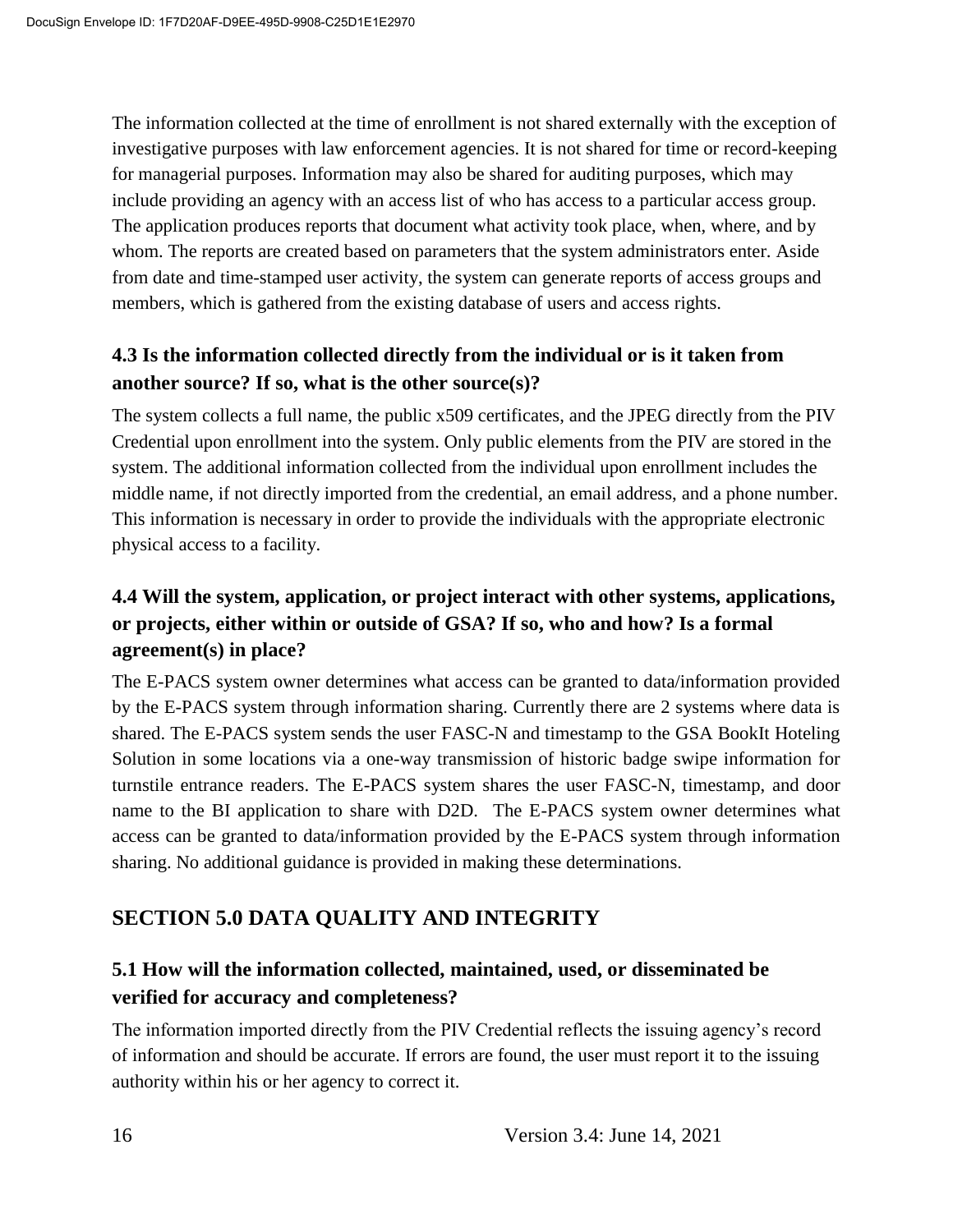The information provided upon enrollment is verified by the E-PACS administrator and compared to the elevated access form submitted by the facility's building manager or approving official. To address potential occurrences of data being inaccurately entered, information is reviewed by the E-PACS administrators when an Elevated Access Request form is received. Information entered is compared to the information on the form. If information is missing or is inaccurate, the E-PACS administrator may correct it when adding the elevated access based on the enrollment form.

#### **SECTION 6.0 SECURITY**

#### **6.1 Who or what will have access to the data in the system, application, or project? What is the authorization process to gain access?**

Access to the PACS database is limited to authorized system administrators with the level of access limited to the minimum amount necessary to perform that user's job responsibilities. System administrators are federal employees who must have a minimum of a Tier 2 background investigation. Upon approval by the system owner, user-specific administration levels are provided based on administrator's need. Administrators are provided a unique username and may only access the system while on the GSA network.

Upon termination of employment or a change of assignment, administrative rights are removed or modified according to the situation.

#### **6.2 Has GSA completed a System Security Plan (SSP) for the information system(s) or application?**

An SSP was previously completed on 6/24/2020.

#### **6.3 How will the system or application be secured from a physical, technical, and managerial perspective?**

Security protocols are leveraging the TechOps GSS physical security settings for the off-site data center. E-PACS utilizes the GSA IT protocols for accessing the servers, using multi-factor authentication. Administrators utilize SSO and Short Name Accounts (SNAs). E-PACS also utilizes VDI to control access to the Brivo Appliance and provide MFA.

#### **6.4 Are there mechanisms in place to identify and respond to suspected or confirmed security incidents and breaches of PII? If so, what are they?**

EPACS leverages the GSA IT Incident Response Plan structure. An email alert is also sent to the EPACS team in the event of a failed login attempt.

17 Version 3.4: June 14, 2021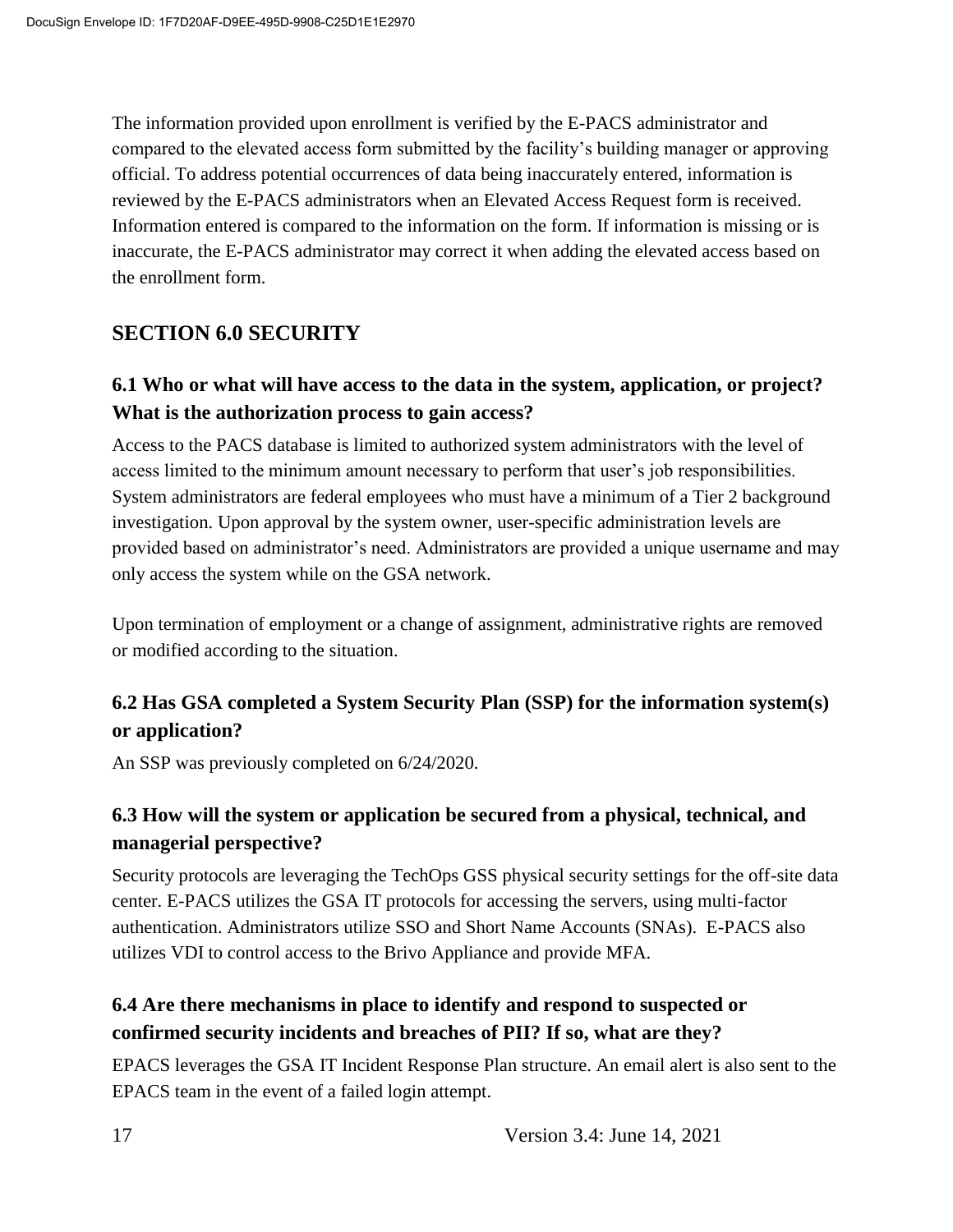## **SECTION 7.0 INDIVIDUAL PARTICIPATION**

## **7.1 What opportunities do individuals have to consent or decline to provide information? Can they opt-in or opt-out? If there are no opportunities to consent, decline, opt in, or opt out, please explain.**

Federal employees and contractors who routinely access GSA-controlled facilities via the electronic access are legally required to have and use a PIV-Credential to gain such access, and may also be required to use PIV Credentials on card readers to access certain internal locations. If an individual refuses to provide the appropriate information for the E-PACS, then they may be refused electronic access to the GSA-controlled facility. All information provided to or collected by E-PACS may be used for security and law enforcement purposes.

#### **7.2 What procedures allow individuals to access their information?**

GSA provides individuals with the ability to have access to their personally identifiable information (PII) maintained in its system of records. Individuals may request their records by contacting the E-PACS Program Manager. Additionally, individuals may submit a Freedom of Information Act (FOIA) request for access to their PII for information about any PII about them that is maintained in the E-PACS. Requests may be submitted to EPACS@gsa.gov.

#### **7.3 Can individuals amend information about themselves? If so, how?**

Individuals may correct inaccurate or erroneous information or update it by contacting their local property managers who may submit an additional Elevated Access Request form with the updates or corrected information, or by reaching out to the E-PACS team at EPACS@gsa.gov.

#### **SECTION 8.0 AWARENESS AND TRAINING**

#### **8.1 Describe what privacy training is provided to users, either generally or specifically relevant to the system, application, or project.**

All GSA employees and assigned contractor staff receive the Privacy Act and IT Security Awareness training, and have undergone necessary suitability investigations and receive security clearances for access to classified national security information and facilities.

#### **SECTION 9.0 ACCOUNTABILITY AND AUDITING**

#### **9.1 How does the system owner ensure that the information is used only according to the stated practices in this PIA?**